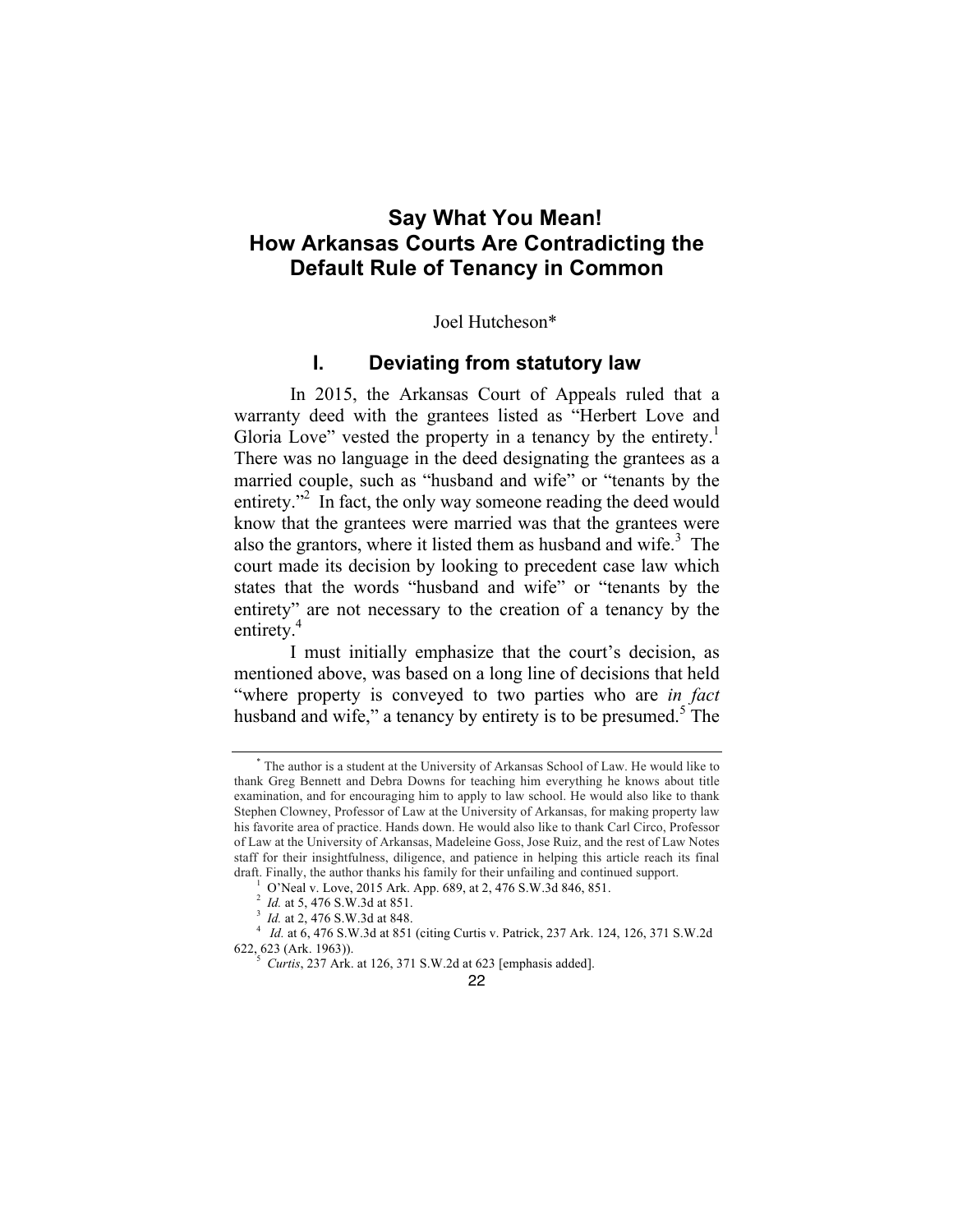problem with this holding is that it goes against a very old and widely held property rule that recognizes the default form of ownership to be a tenancy in common.<sup>6</sup> Arkansas statutory law specifically states that "[e]very interest in real estate granted or devised to two (2) or more persons . . . shall be in tenancy in common unless expressly declared . . . . "7

#### **II. Analyzing intent**

It is important for the grantees to expressly declare what kind of ownership they want to take because the outcomes for each can be very different.<sup>8</sup> Unlike tenancy in common, joint tenancy and tenancy by the entirety create in the co-owners a right of survivorship.<sup>9</sup> This feature allows the entire estate to be vested in the surviving tenant upon the death of the other tenant.<sup>10</sup> In contrast, tenancy in common provides that the interests held by the co-tenants will, upon their deaths, pass to their respective heirs $11$ 

Arkansas, like many other states, adopted the statutory presumption to construe an estate to be a tenancy in common.<sup>12</sup> This does not mean that other forms of ownership are prohibited or less favored; rather, it merely provides for a construction against other forms of ownership if intention to create them is not clear.<sup>13</sup> When interpreting whether the grantor's intention was to create a survivorship estate, the court looks at the four corners of the document.<sup>14</sup> However, evidence of the grantor's intention cannot prevail over the statute because to allow such would render the statute meaningless. $15$ 

<sup>6</sup> Tripp v. Miller, 82 Ark. App. 236, 243-44, 105 S.W.3d 804, 809-10 (2003). <sup>7</sup> ARK. CODE ANN. § 18-12-603 (West 2018). <sup>8</sup> Garrett Ham, *Buying Real Estate with Someone Else* (Apr. 24, 2013),

https://www.garrettham.com/buying-real-estate-with-someone-else/ [hereinafter *Buying* 

*Real Estate with Someone Else*] [https://perma.cc/6NNT-8AXZ]. <sup>9</sup> *Joint Ownership of Real Property*, THE MARYLAND PEOPLE'S LAW LIBRARY, https://www.peoples-law.org/joint-ownership-real-property (last visited Feb. 28, 2019) [https://perma.cc/SZ53-AW7J].<br><sup>10</sup> Ferrell v. Holland, 205 Ark. 523, 529-30, 169 S.W.2d 643, 647 (1943).<br><sup>11</sup> Buying Real Estate with Someone Else, supra note 9.<br><sup>12</sup> Ferrell, 205 Ark. at 529, 169 S.W.2d at 646.<br><sup>13</sup> Id.,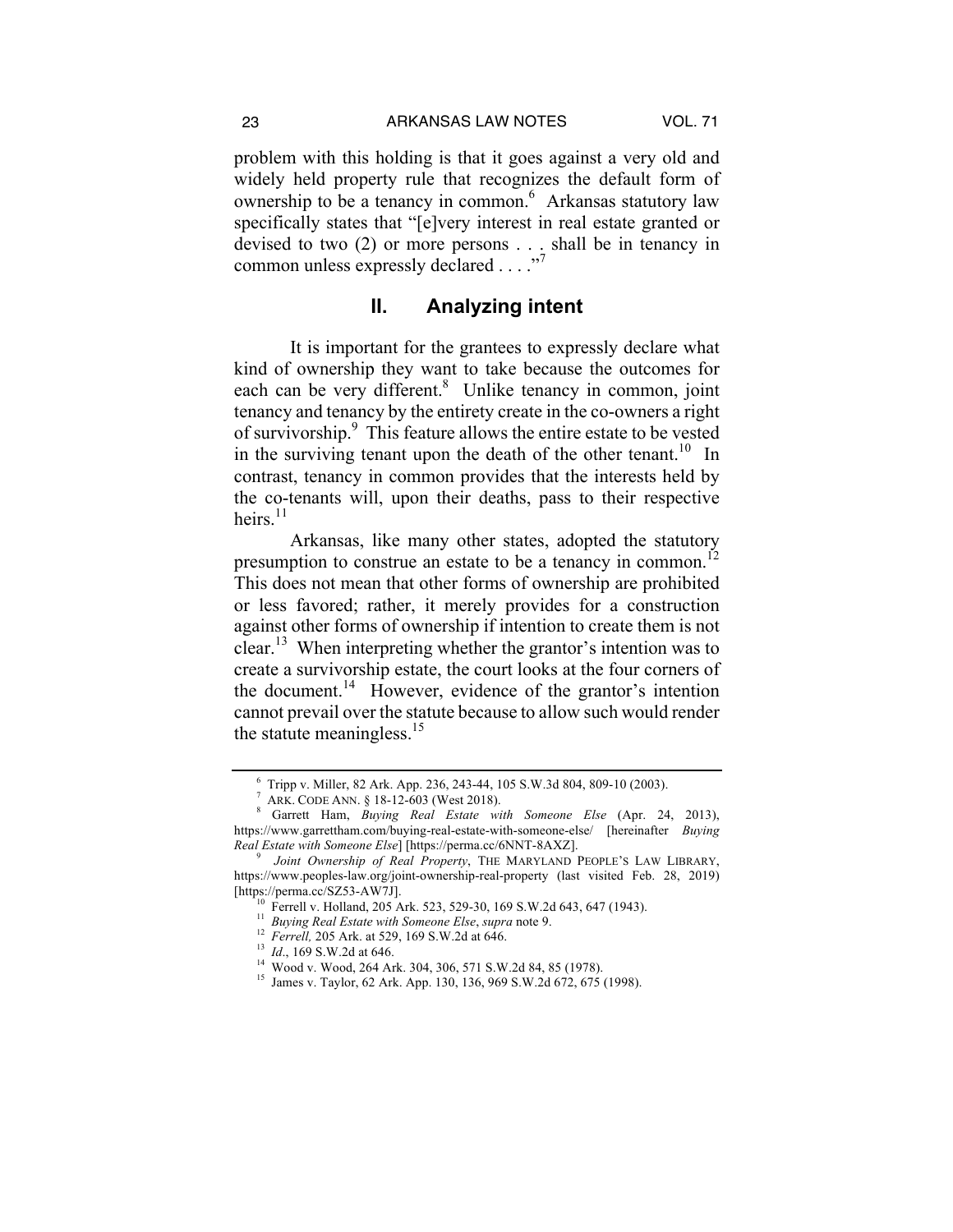#### *A. Creating survivorship estates*

Although both joint tenancy and tenancy by the entirety are survivorship estates, there are differences when creating them.16 Like joint tenancy, a tenancy by the entirety can only be created if the four essential common law unities of time, title, interest, and possession coexist.<sup>17</sup> Unlike joint tenancy, the creation of a tenancy by the entirety requires what some jurisdictions refer to as a fifth unity, which is marriage.<sup>18</sup> Intent to create either survivorship estate must include specific language in the deed identifying which kind of estate is being formed.<sup>19</sup> Arkansas courts have held that the actual words "joint" tenancy" are not required when creating a joint tenancy;  $2^{0}$ however, the courts have rejected the words "jointly" and "jointly and severally" to be sufficient.<sup>21</sup> When creating a tenancy by the entirety, it is common to see grantees simply designated as "husband and wife."<sup>22</sup> Nevertheless, Arkansas courts have ruled that merely describing the grantees as "husband and wife" is insufficient to establish an intent to create a survivorship interest. $23$  This holding was made to address instances where the grantees are an unmarried couple attempting to take title to property as if they were married.<sup>24</sup>

In 1978, the Supreme Court of Arkansas held that a conveyance to "Boyd E. Wood and Murtha A. Wood, husband and wife, as tenants by entirety" created a joint tenancy.<sup>25</sup> Although Boyd and Murtha were never legally married, the court noted that the deed "did not stop with describing the purchasers as husband and wife but went further and stated that they were to hold 'as tenants by entirety."<sup>26</sup> Because of this extra descriptive language found within the four corners of the document, the court

<sup>&</sup>lt;sup>16</sup> Buying Real Estate with Someone Else, supra note 9.<br>
<sup>17</sup> Nicholson v. Shipp, 253 Ark. 464, 466, 486 S.W.2d 691, 693 (1972).<br>
<sup>18</sup> 2 H. TIFFANY, THE LAW OF REAL PROPERTY § 430 (3d ed. 1939).<br>
<sup>19</sup> *See Nicholson*, 25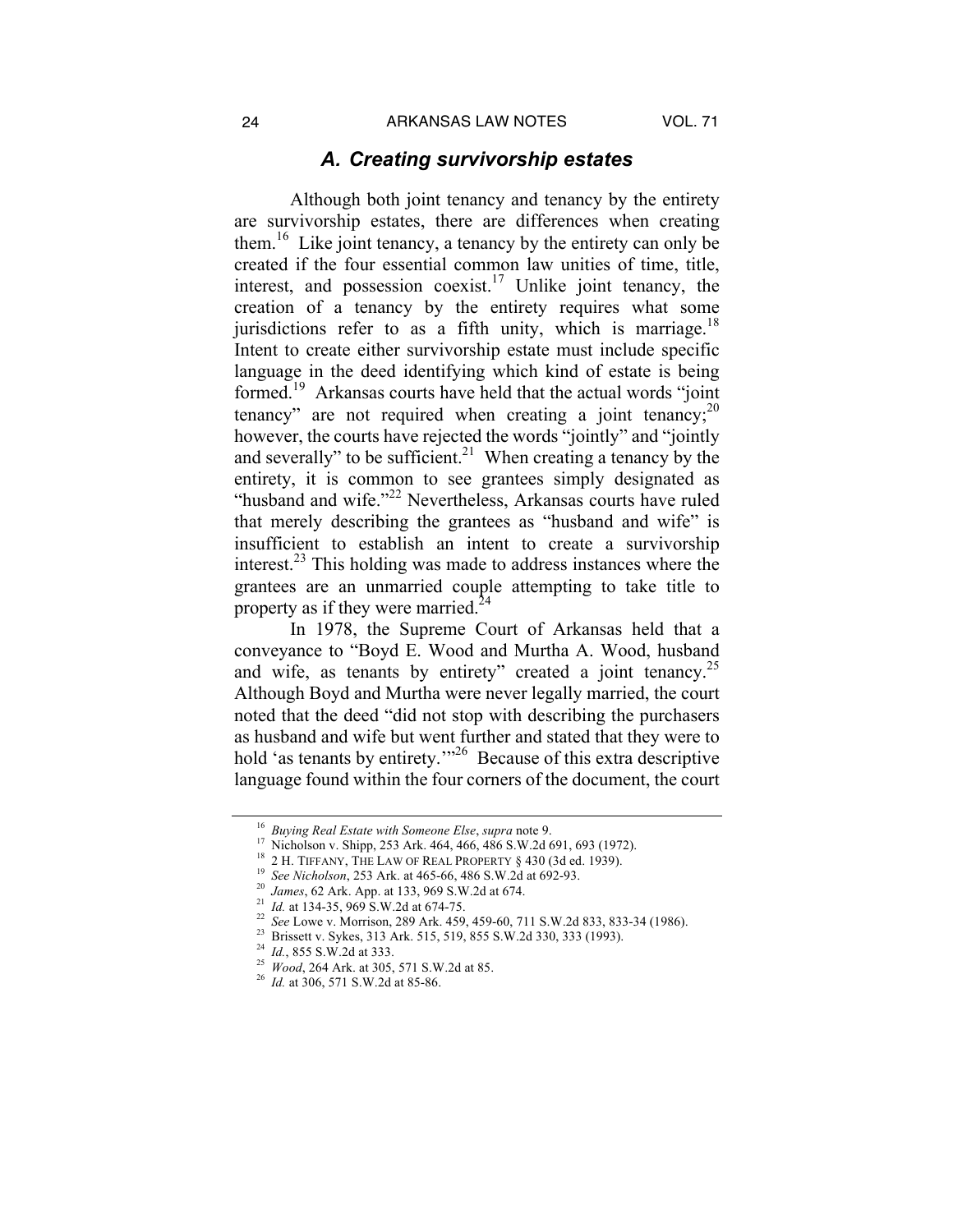held that it was clear that Boyd and Murtha intended to create a survivorship estate.<sup>27</sup> The Arkansas Court of Appeals later looked to this case when determining a conveyance to "Wesley Shaw and Dixie Shaw, his wife" did not create a survivorship estate.<sup>28</sup> The court recognized, where the grantees are an unmarried couple attempting to take title as husband and wife, there must be more in the language of the deed than merely describing the grantees as "husband and wife" in order to suggest an intent to create a survivorship interest.<sup>29</sup>

## *B. Applying the "expressly declare" rule*

In my opinion, the holdings of Boyd and Murtha Wood and Wesley and Dixie Shaw can go beyond the issue of unmarried couples and may be applied to grantees that are married. Just because tenancy by the entirety requires marriage does not mean that every married couple's intention is to hold property by the entirety. If it is the married couple's intention to create a survivorship estate, they must expressly declare it; otherwise, their intent will be defeated by the statutory presumption of tenancy in common.

Returning to the case of Herbert and Gloria Love, the facts stated that prior to 1995, Herbert owned the property individually.<sup>30</sup> In 1995, Herbert and Gloria, specifically In 1995, Herbert and Gloria, specifically designated as husband and wife in their capacity as grantors, executed a warranty deed to themselves with no specific designation in their capacity as grantees.<sup>31</sup> The appellate court held that "[o]nce property is placed in the names of both a husband and his wife, *without specifying the manner in which they take*, a presumption arises that they own the property as tenants by the entirety."<sup>32</sup> In this case, the Loves differ from the Woods and the Shaws in that (1) they were actually married, and

<sup>&</sup>lt;sup>27</sup> *Id.*, 571 S.W.2d at 85-86.<br><sup>28</sup> Smith v. Stewart, 84 Ark. App. 766, 768, 596 S.W.2d 346, 348 (1980).<br><sup>29</sup> *Id.*, 596 S.W.2d at 348.<br><sup>30</sup> *O'Neal*, 2015 Ark. App. 689, at 2, 476 S.W.3d at 848.<br><sup>31</sup> *Id.*, 476 S.W.3d 2011 WL 5974368 [emphasis added]).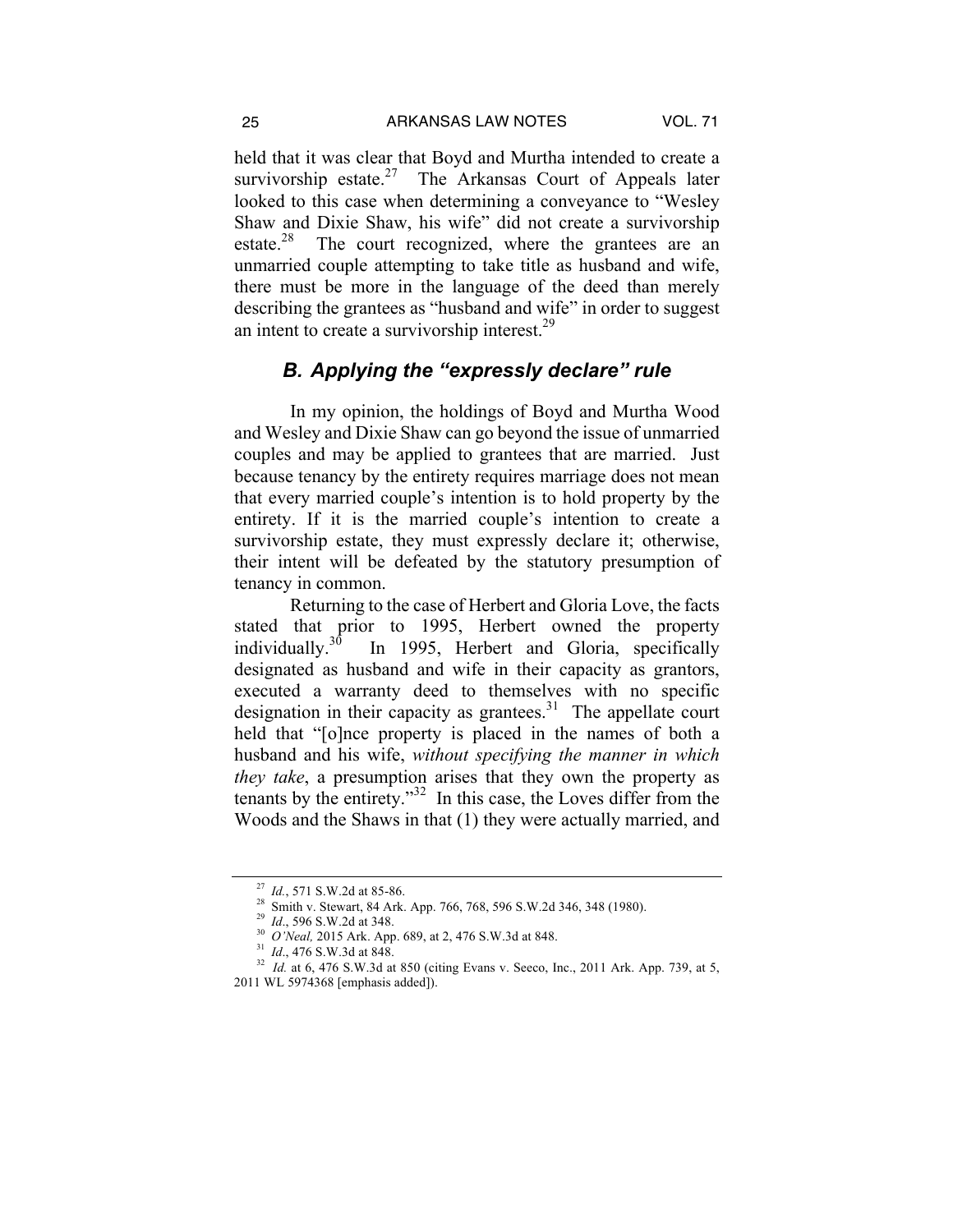(2) they acted as both the grantors and the grantees in their deed.<sup>33</sup> Again, the courts have held that the intent of the parties is found within the four corners of the document, and within the four corners of the Loves' warranty deed we find that, at most, Herbert and Gloria take title to the property as "husband and wife," which can only be based on their designation in their capacity as grantors.<sup>34</sup> Nevertheless, Arkansas law states that "husband and wife" is not sufficient language to create a survivorship estate.<sup>35</sup> As confirmed earlier, survivorship estates are not favored less, but the statute requires that the intention to create them be clear, and ultimately, the designation of the Loves in their capacity as grantees is not clear enough to create one.<sup>36</sup>

The lack of designation in their capacity as grantees can cause anyone examining the deed to ask certain questions: if Herbert and Gloria specifically designated themselves as husband and wife in their capacity as grantors, then why did they not do the same in their capacity as grantees? Was it simply a mistake? Did they assume that whoever would read the warranty deed would presume that Herbert and Gloria were creating a tenancy by the entirety? Let us imagine a situation in which the grantors and the grantees are completely different people, like in the cases of Boyd and Murtha Wood and Wesley and Dixie Shaw.37 If a warranty deed states that John Doe conveys his interest in certain property to Herbert Love and Gloria Love, are we entitled to presume that Herbert and Gloria intend to hold the property as tenants by the entirety? Furthermore, may we even presume that Herbert and Gloria are husband and wife? In my opinion, divining the intent of the parties within the four corners of an ambiguous deed is not so simple. Furthermore, Arkansas recognizes that the practice of divining the intent of the parties is subject to the qualifications that such practice must not conflict with settled

<sup>&</sup>lt;sup>33</sup> *O'Neal*, 2015 Ark. App. 689, at 2, 476 S.W.3d at 848.<br><sup>34</sup> *Id.*, 476 S.W.3d at 848.<br><sup>35</sup> *Wood*, 264 Ark. at 306, 571 S.W.2d at 85-86.<br><sup>36</sup> *Ferrell*, 205 Ark. at 529, 169 S.W.2d at 646.<br><sup>37</sup> *Wood*, 264 Ark. at 30 at 347.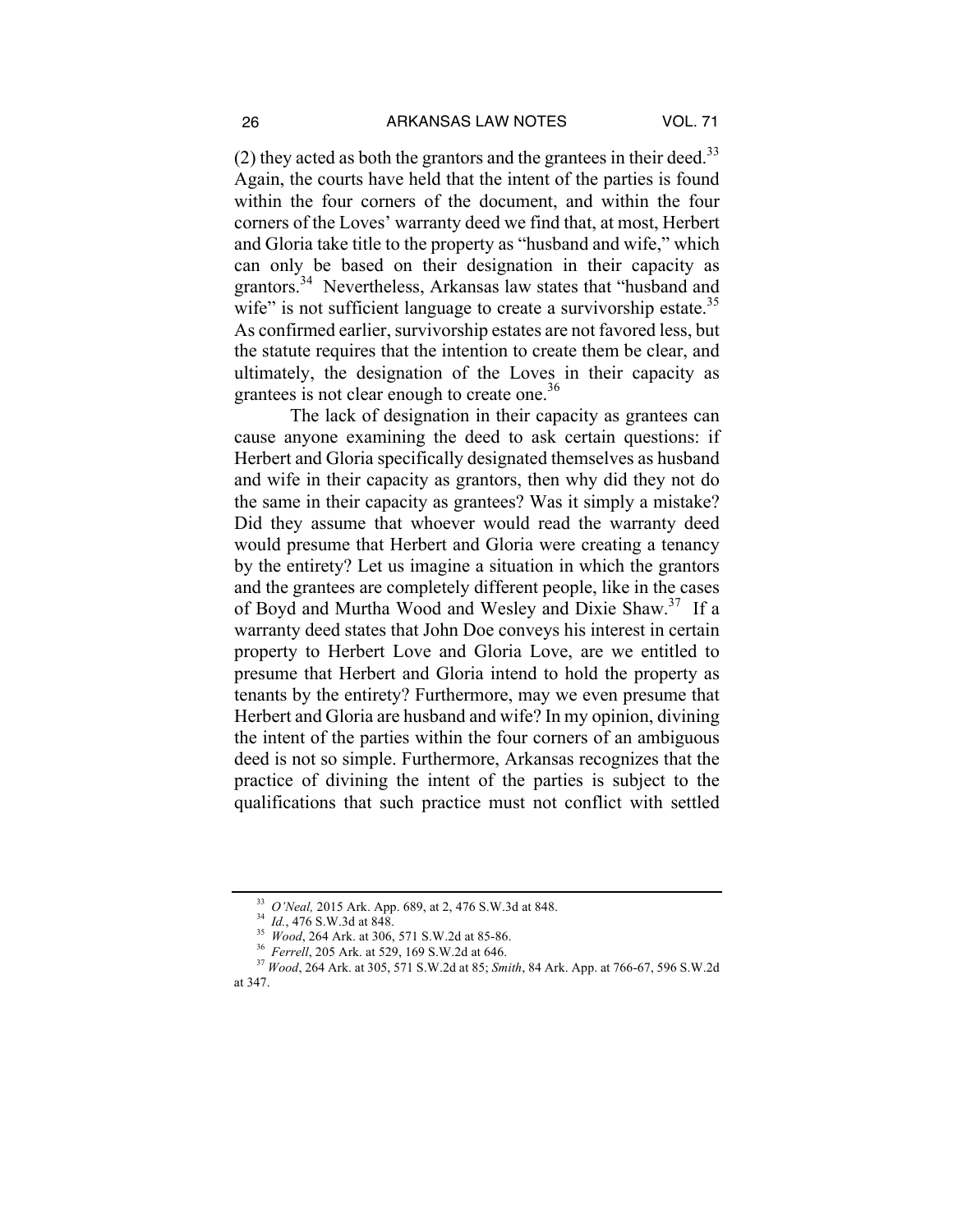principles of law and rules of property.<sup>38</sup> Therefore, Arkansas law stands and should continue to stand by only one presumption.<sup>39</sup>

# *C. Nesting forms of ownership*

There have been some cases in which Arkansas courts have found one form of ownership nesting within another form.<sup>40</sup> For example, in 1981, the Supreme Court of Arkansas was presented with a case in which a deed conveyed real property to "R. N. Shinn and Mary Shinn, his wife; Billy W. Shinn (single); Wayne M. Newton and Sarah Newton, his wife, & Shinn Investments Ltd. (Shinn Investments Ltd. being a limited partnership including G. J. Shinn and Mary Sue Shinn, general partners) GRANTEES . . . as tenants in common, . . . .  $\cdot^{M_1}$  One interpretation was that the deed created six separate interests in the property, giving a 1/6 undivided interest to each person/entity named.<sup>42</sup> But the court instead held that the deed created only four separate interests based on three reasons.<sup>43</sup> First, the court pointed out that both married couples were grouped together by the words "and" and "his wife," essentially making them one person.44 Second, the court noted the punctuation, specifically the commas and semicolons, stating that they clearly separated the parties into four groups.<sup> $45$ </sup> Finally, the court stated that "to" hold that the words 'as tenants in common' control would mean" that the court would have to "ignore the words 'and wife' and the punctuation, and, in doing so, totally ignore any of the grantor's intent that these factors relate."<sup>46</sup>

In justifying its answer, the majority opinion cited a case from 1977, which held that "under Arkansas law where property is conveyed to or purchased by a husband and wife in their joint names *with nothing else appearing*, the property is deemed to be

<sup>&</sup>lt;sup>38</sup> *James*, 62 Ark. App. at 136, 969 S.W.2d at 675.<br><sup>39</sup> *Id.*, 969 S.W.2d at 675.<br><sup>40</sup> Shinn v. Shinn, 274 Ark. 237, 238, 623 S.W.2d 526, 527 (1981).<br><sup>41</sup> *Id.*, 623 S.W.2d at 527.<br><sup>42</sup> *Id.*, 623 S.W.2d at 527.<br><sup>43</sup>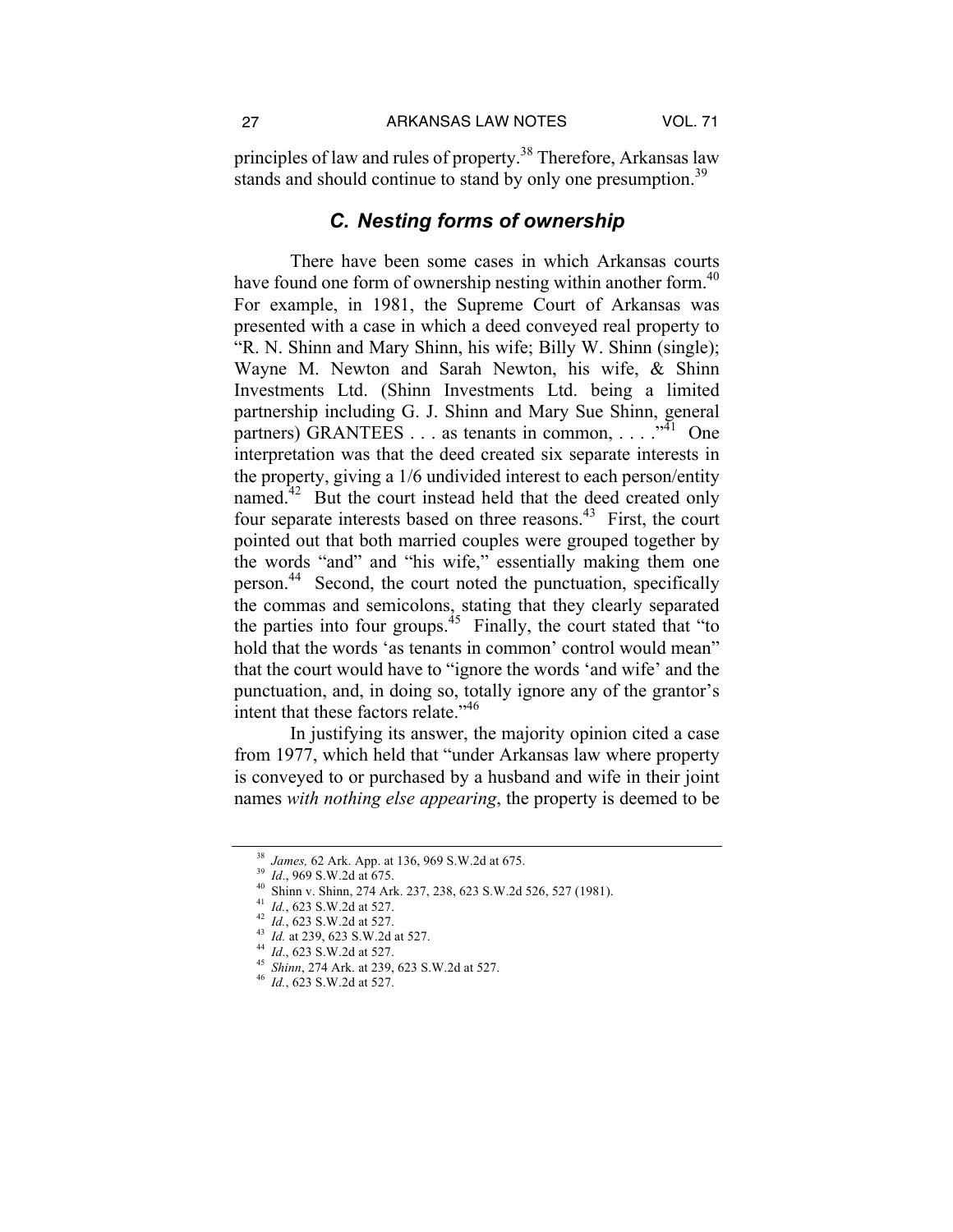held as an estate by the entirety with the right of survivorship."<sup>47</sup> In his dissent, Justice Hays used the same quote to make an interesting argument.<sup>48</sup> By emphasizing the words "nothing else" appearing," he argued that, because the deed included the language "as tenants in common," a tenancy by the entirety, or any other form of ownership for that matter, could not be implied.49 In other words, language such as "his wife" should not carry as much weight as the express declaration of a specific form of ownership, an argument that would eventually be recognized by the court eight years later.<sup>50</sup>

It should not be surprising that I disagree with the quote used in the Shinn case because it goes against the statutory presumption of tenancy in common;<sup>51</sup> however, I agree with the courts that it is possible for one form of ownership to be nested within another.<sup>52</sup> This can be done by following the "expressly" declare" rule of the statutory presumption.<sup>53</sup> For example, if John and Jane Smith wish to hold property with Jack and Jill Doe as tenants in common while retaining rights of survivorship between the spouses, I would structure the language as: John Smith and Jane Smith, as tenants by the entirety, and Jack Doe and Jill Doe, as tenants by the entirety, together as tenants in common. This form may appear wordy, but it is not ambiguous.

### **III. Arguing policy**

The courts would argue that tenancy by the entirety is on a higher pedestal than other forms of ownership, and therefore, should receive more protection.<sup>54</sup> In 1916, the Supreme Court of Arkansas held that the statutory presumption was not to apply to tenancy by the entirety.<sup>55</sup> The court stated that the statute, "was intended to remedy what was regarded as an evil growing out of

<sup>&</sup>lt;sup>47</sup> *Id.* at 240-41, 623 S.W.2d at 528.<br><sup>48</sup> *Id.*, 623 S.W.2d at 528.<br><sup>49</sup> *Id.*, 623 S.W.2d at 528.<br><sup>50</sup> *Id.*, 623 S.W.2d at 528.<br><sup>51</sup> *Id.* at 240-41, 623 S.W.2d 526 at 528.<br><sup>52</sup> *Id.* at 238-39, 623 S.W.2d at 527.<br><sup></sup>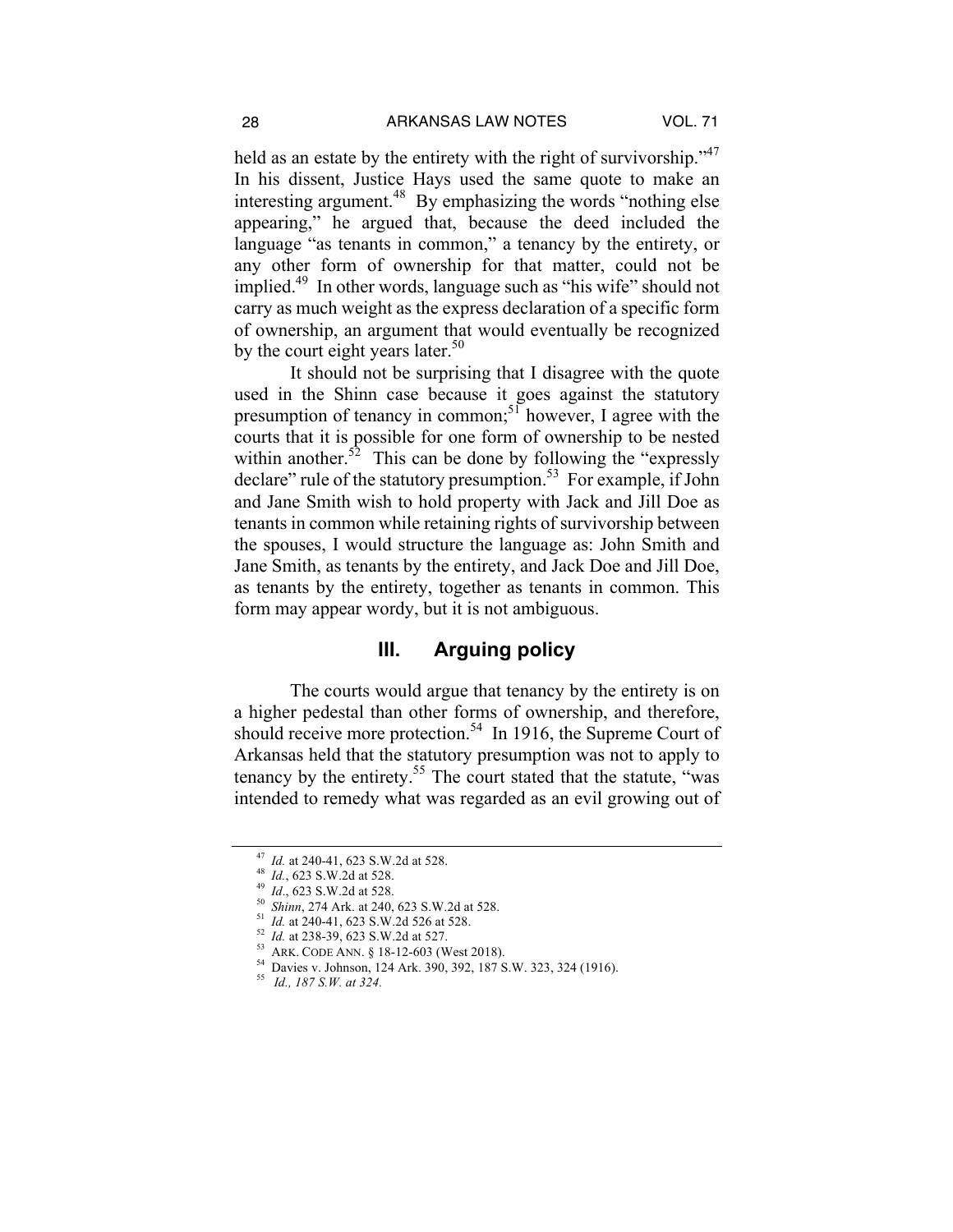an estate of joint tenancy, whereby a survivor, though a stranger, on the death of his cotenant, would take the whole by survivorship,"<sup>56</sup> but it was not intended to apply to the case of a husband and wife, "who are regarded by the law, Divine and human, as one person, and hold the estate as an entirety and not as joint tenants."<sup>57</sup>

Another paramount difference between joint tenancy and tenancy by the entirety is found in their alienability.<sup>58</sup> In joint tenancy, if one tenant conveys his or her interest, he or she severs the right of survivorship from that interest.<sup>59</sup> In tenancy by the entirety, a spouse may convey his or her interest, but it is subject to the right of survivorship existing in the other spouse.<sup>60</sup> It is my belief that the court's policy for exempting tenancy by the entirety from the statutory presumption stems from this differentiation.

As the court stated, Arkansas adopted the statutory presumption in order to prevent the presumption of two strangers holding property in joint tenancy. $\delta$ <sup>1</sup> In other words, it is bad policy to presume that two or more people of no relation would intend to create rights of survivorship on each of their interests without expressly declaring it, thereby inhibiting their respective heirs at law from inheriting their interests.<sup>62</sup> This argument is understandable, and I can see a possibility of it remedying itself. If one of the joint tenants deeds to another stranger, then the right of survivorship tying that interest to the others is severed, preventing the stranger from obtaining the whole estate by survivorship.

On the other hand, in the case of tenancy by the entirety, it is not the court's worry that two individuals will be presumed to be a married couple.<sup> $63$ </sup> Rather, the court is concerned that a married couple will be mistakenly presumed to be two strangers, which will cause them to lose the benefits of a tenancy by the

<sup>&</sup>lt;sup>56</sup> *Id.*, 187 S.W. at 324. (quoting Robinson v. Eagle, 29 Ark. 202, 206 (1874)).<br><sup>57</sup> *Davies*, 124 Ark. at 392, 187 S.W. at 324.<br><sup>58</sup> *See Cockrill v. Armstrong, 31 Ark. 580, 585 (1876); Ford v. Felts, 3 Ark. App. 235,* 237, 624 S.W.2d 449, 451 (1981).<br>
<sup>59</sup> Cockrill, 31 Ark. at 585.<br>
<sup>60</sup> Ford, 3 Ark. App. at 237, 624 S.W.2d at 451.<br>
<sup>61</sup> Davies, 124 Ark. at 392, 187 S.W. at 324.<br>
<sup>62</sup> Id., 187 S.W. at 324.<br>
<sup>63</sup> Ford, 3 Ark. App. at 23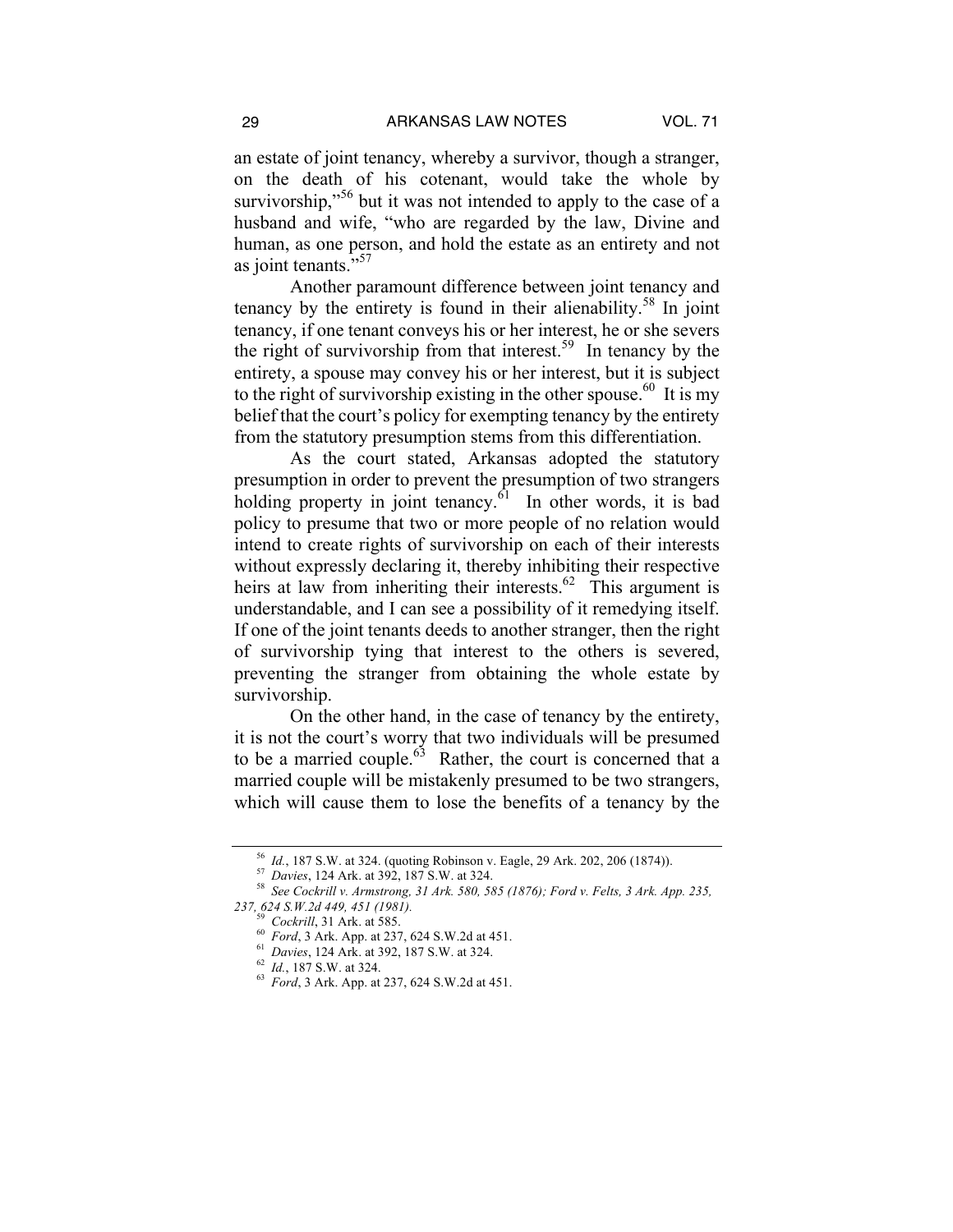entirety.<sup>64</sup> One such benefit would occur in a situation where a spouse decides to sell his or her interest in the property to a stranger.<sup>65</sup> In that case, the stranger and the other spouse would each own an undivided one-half interest in the property, but both would be subject to an inseverable right of survivorship.<sup>66</sup> Again, it is a valid argument to protect such benefits.

Nevertheless, I find that the court's policy argument is still defeated, and this relates back to analyzing intent. If the court is concerned about married couples being mistakenly labeled as anything but, would not the best way to avoid such a mistake be to expressly declare the survivorship estate or, at least, the marriage? The purpose for instruments of conveyance, such as deeds, is arguably to not only put subsequent purchasers on notice, but also the public.<sup>67</sup> When a deed is recorded in the county records, anyone can have access to it.<sup>68</sup> If a lawyer, a title insurance agent, a real estate broker, a neighboring landowner, or a prospective buyer is reading a deed where the grantees are not specifically designated as "joint tenants," "husband and wife," or "tenants by the entirety," then what conclusion should any of them draw? Is the answer dependent on whether the reader happens to know the grantees are married based on knowledge outside the four corners of the document?

To my surprise, title examiners are instructed to presume a tenancy by entirety, "[u]nless a different estate is specifically indicated," where the grantees are married, "regardless of whether such fact is stated."<sup>69</sup> Further, "[p]roof of the marital status may be shown outside the instrument of conveyance."<sup>70</sup> This completely contradicts the court's instructions to only use evidence of intent found within the four corners of the document, and it undeniably conflicts with the statutory presumption. Without a doubt, Arkansas courts have been negating the statutory presumption by allowing outside evidence of the party's

<sup>&</sup>lt;sup>64</sup> *Id.*, 624 S.W.2d at 451.<br><sup>65</sup> *Id.*, 624 S.W.2d at 451.<br><sup>66</sup> *Id.*, 624 S.W.2d at 451.<br><sup>67</sup> *See JOYCE PALOMAR, PATTON AND PALOMAR ON LAND TITLES* § 17 (3d ed. 2018).<br><sup>68</sup> *See id.*<br><sup>69</sup> Ark. Bar Ass'n, Standards fo

 $(2013).$ <sup>70</sup> *Id.*